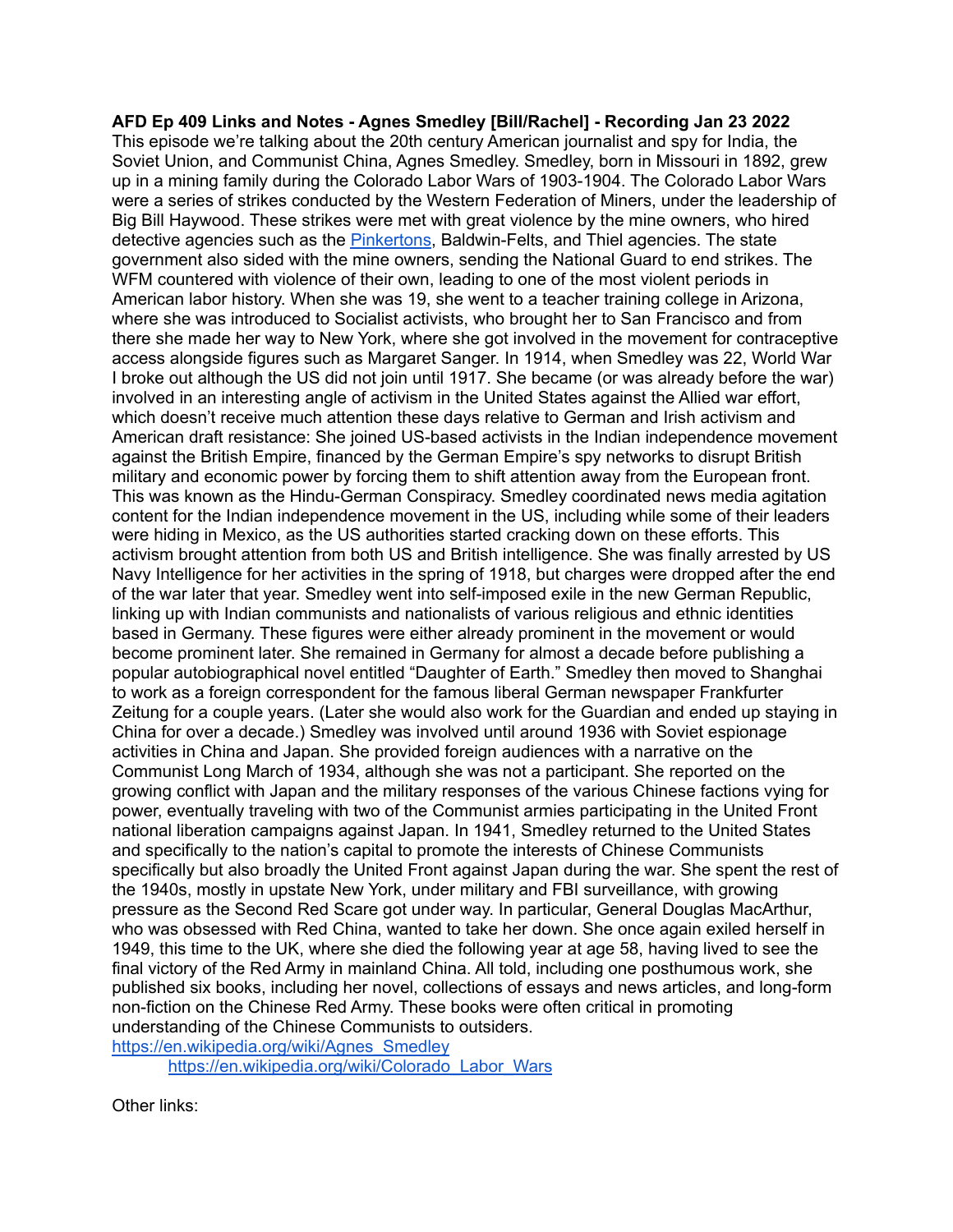- <https://www.britannica.com/biography/Agnes-Smedley> [This article amusingly contends repeatedly that she was not a spy or intelligence asset and was always an innocent player caught up in bigger plots she was unaware of.]
	- *- From 1919 to 1928 she lived in Berlin with the Indian nationalist leader Virendranath Chattopadhyaya. She taught English at the University of Berlin, did graduate work in Asian studies there, wrote articles for several periodicals, and helped establish Germany's first public birth-control clinic. She began psychoanalysis in an attempt to combat depression, and, as a form of therapy, she began writing the autobiographical novel Daughter of Earth (1929).* [The Wikipedia article implies she had been seeking treatment for depression for nearly 20 years.]
	- *- In 1936 she began a journey to reach communist-controlled northern China. She was in Xi'an (Sian) in December 1936 and made English-language broadcasts on the brief capture of Chiang Kai-shek by rebellious Manchurian troops. Early in 1937 she reached Mao Zedong's headquarters in Yan'an. She underwent great hardships to travel with the Eighth Route Army (the Red Army) during the Sino-Japanese War and in 1938 published China Fights Back: An American Woman with the Eighth Route Army, on her experiences in Shanxi province. In Hankou she worked with the Chinese Red Cross Medical Corps, collected supplies for the Red Army, and served as a publicist for the communists until the city fell in 1938. She then traveled through central China with the New Fourth Army, a communist guerrilla force in Japanese-controlled areas, filing reports from time to time with the Manchester Guardian.*
	- *- Smedley's ashes were interred in the National Revolutionary Martyrs Memorial Park in Beijing.*
- Three of her personal letters are in the Duke University Libraries Archive: <https://archives.lib.duke.edu/catalog/smedleyagnes> One of them is a sweeping personal attack and denunciation of a fellow American who had been in Shanghai around the same time but had instead (apparently) supported and fraternized with the occupying Japanese during the war and afterward became an ardent propagandist against the Chinese Communists upon her return to the US.
- [https://www.pbs.org/wgbh/nova/venona/dece\\_smedley.html](https://www.pbs.org/wgbh/nova/venona/dece_smedley.html) I am a bit wary of the salacious details spelled out here because it doesn't offer citations and some basic details like what year she died seem off. Discussion of her espionage activities (beginning at NYU and UC Berkeley) and a photo of Chinese communists holding a banner reading "Welcome Miss Agnes Smedley / Our Great Friend!"
	- *- At New York University circa 1912, Smedley befriended a group of students from India who were agitators in their country's nationalist movement. She soon joined the Friends of Freedom for India, a secretive organization closely monitored by the U.S. government. Smedley offered to hide the group's codes, contact information, and correspondence in her room to keep their activities from possible government detection.*
	- *- Though Smedley eventually moved away from New York, the Indian nationalist cause remained close to her heart. In 1918, while she was a student at the University of California, Smedley was arrested in the company of Salindranath Ghose, a prominent Indian nationalist, and charged with aiding and abetting espionage. She was indicted for fraud on charges of having helped the Friends of Freedom for India establish themselves in the U.S. as a legitimate government-in-exile, but she was never tried.*
	- *- Soon after the indictment Smedley left the U.S. for Berlin. She became involved with the Communist faction of the Indian nationalist movement in Germany and*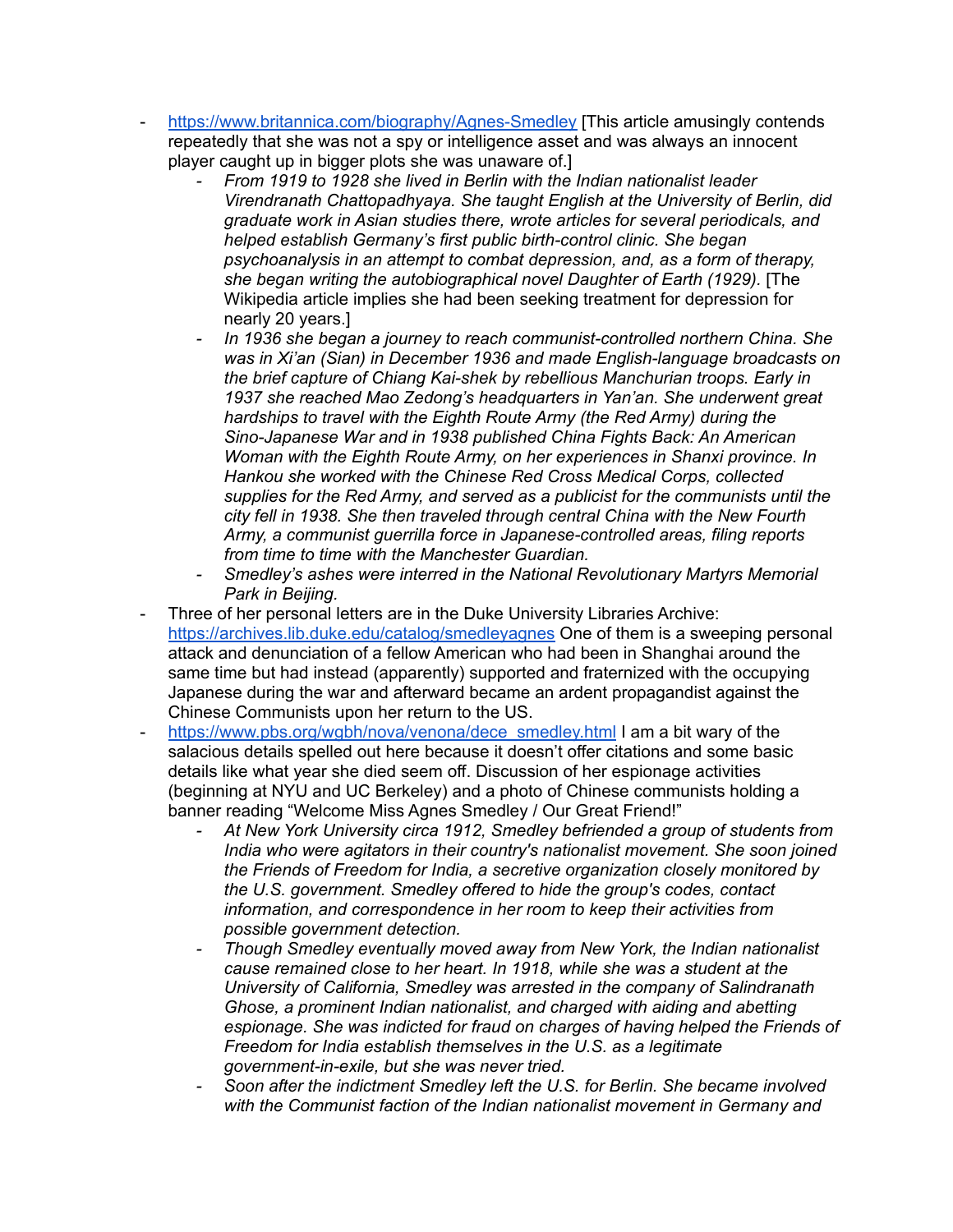*entered into a common-law marriage with Virendranath Chattoopadhyaya, a Communist Indian nationalist leader. During their relationship Smedley traveled frequently between Moscow and Berlin under the aliases Mrs. Petroikas and Alice Bird, presumably to pass information between Soviet authorities and the Communist Party, to which she belonged.*

- *- In 1928, Smedley left for Shanghai, China by way of Moscow. Agents there assigned her to keep tabs on the British-trained and British-directed police in Shanghai and to support the Communist cause there.*
- *- Smedley began a professional and romantic relationship with Richard Sorge, a Russian-born spy for the Soviets based in Shanghai. Through Japanese and German contacts Smedley provided, Sorge collected detailed information on Japanese and German military intentions and capabilities. Before Sorge was executed in Tokyo for espionage in 1944, he wrote that his espionage activities were made possible only with Smedley's assistance. He referred to her, however, by a code name.*
- *- During World War II Smedley lived intermittently in the U.S. and served as an advisor to the U.S. general Joseph Stilwell, who was the military advisor to Chiang Kai-shek, the leader of non-Communist China. Smedley used her position to recommend that Stilwell secretly send a limited amount of U.S. military supplies to the Chinese Communists in the event that they could help the U.S. against a potential Japanese attack. Stilwell agreed to Smedley's request.*
- Here is an April 2021 article on Smedley from the Chinese Communist Party's "Global Times" tabloid which represents a Chinese nationalist perspective within the party (not to be confused with Nationalist China in Taiwan). The item was published (along with a 6 minute video featuring photos, newsreels, and re-enactments) as part of a centennial series on 100 foreign figures who helped deliver the success of the Chinese Communist Party from 1921 onward: <https://www.globaltimes.cn/page/202104/1221316.shtml>
	- *- Ms. Smedley felt at home in Yan'an [with the Eighth Route Army of the CCP]. She was quite popular: staying with officials and soldiers in her Red Army uniform at daytime, and teaching soldiers to dance to phonograph music at night. She was eager to contribute to the Chinese revolution. She wrote letters to invite foreign editors and journalists to Yan'an, and facilitated interviews with Mao Zedong by foreigners including Owen Lattimore, editor of U.S. journal Pacific Affairs. Such interviews further broke the media blockade against the Red Army. She also wrote joint letters with Mao Zedong to U.S. President Roosevelt and with Zhu De to President of the Indian National Congress Nehru, asking them to send medical workers to China. As a result, renowned physicians such as Norman Bethune and Dwarkanath Kotnis made their way to China.*
- [https://openthemagazine.com/columns/guest-column/red-shadow-behind-subhas-chandr](https://openthemagazine.com/columns/guest-column/red-shadow-behind-subhas-chandra-bose/) [a-bose/](https://openthemagazine.com/columns/guest-column/red-shadow-behind-subhas-chandra-bose/)
- [https://www.mapsofindia.com/on-this-day/17th-november-1928-lala-lajpat-rai-indian-natio](https://www.mapsofindia.com/on-this-day/17th-november-1928-lala-lajpat-rai-indian-nationalist-passed-away) [nalist-passed-away](https://www.mapsofindia.com/on-this-day/17th-november-1928-lala-lajpat-rai-indian-nationalist-passed-away) *Smedley later wrote about her first encounter with Lajpat Rai in her autobiography (quoted by Puri): "He [Rai] was a teacher and a wise man… He introduced me to the movement for the freedom of his people and showed me that it was not only an historic movement of itself, but it was part of an international struggle for emancipation."*
- Discussion points
	- It's interesting how the Britannica article and the NOVA feature both diminish Smedley, but from opposite viewpoints: The Britannica article made it seem like Smedley naively happened to get involved in clandestine activities (e.g. Hindu-German Conspiracy, Russian intelligence gathering), while the NOVA